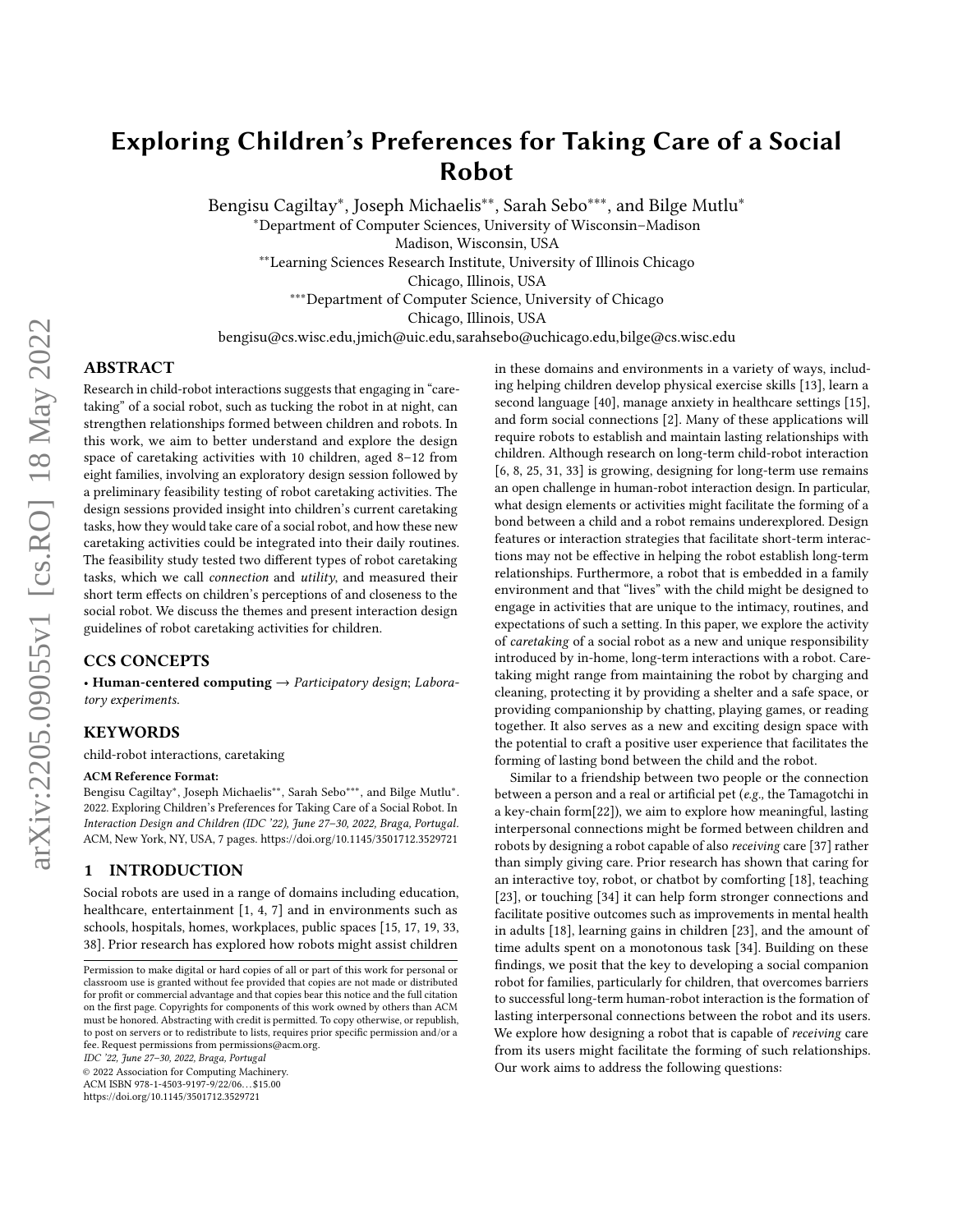

Figure 1: Children reading to the robot for a bedtime care routine: In this study we explored children's preferences for taking care of a social robot and conducted a feasibility study to evaluate children's experience of taking care of a robot. Our findings provide insight into designing social robot caretaking activities for children.

- RQ1. What types of in-home robot caretaking tasks will be performed regularly by children?
- RQ2. How can we design robot caretaking tasks with children to foster interpersonal connections and long-term use of the robot?

As a first step toward addressing these questions, we conducted an exploratory design study that explored what types of caretaking tasks children would prefer and how these care obligations would fit in their daily routines. We then conducted a brief feasibility study that tested two types of caretaking tasks and measured how children perceived the robot and how close they felt to the robot after completing the care tasks. This work makes the following contributions.

- (1) A characterization of caretaking as a design space for childrobot interaction design;
- (2) An understanding of children's preferences for robot caretaking activities;
- (3) A preliminary understanding of children's perceptions of designed caretaking interactions.

## 2 BACKGROUND

Caretaking in Child-Robot Interactions. Limited work shows how people can benefit from expressing care towards non-robot applications, such as chatbots. For example, people whom interacted with a care-receiving chatbot by comforting it had increased positive mental health outcomes in self-compassion [\[18\]](#page-6-18). In another study [\[32\]](#page-6-21), a social robot deployed in the workspace for 10 work days was found more effective in helping users better manage their breaks. The social robot responded to "petting," displayed agitation for successive break alerts, and needed to be "fed" fruits represented by RFID cards. Research focused on caretaking in child-robot interactions is limited, however some studies reported children spontaneously demonstrating robot care behaviors. For example, a social robot was deployed in an early childhood education center for five months, and toddlers showed more caretaking behaviors for the robot (such as putting a blanket on the robot while saying "night-night") than other objects such as an immobile robotic toy, treating the carereceiving robot as a peer [\[36\]](#page-6-22). As part of their findings, Tanaka et al. [\[36\]](#page-6-22) reported a set of factors that impacted the quality of children's interaction with the robot, including caretaking, rough-housing, hugging, touching the robot with objects, or touching the robot's head, face, trunk, arm, hand, leg, or foot. These factors manifested

in children's behaviors differently depending on the robot, for example, violent rough-housing was observed only for the immobile robotic toy, while children frequently hugged the care-receiving robot. Tanaka and Kimura [\[37\]](#page-6-17) explains that such care activities are a part of children's development of learning by teaching. They argued that, the robot being a "weaker" entity than the children, in size and sophistication, motivated children's care interactions with the robot in the classroom. However, research exploring caretaking in child-robot interactions are typically limited to a classroom context and the literature lacks insight into how robot caretaking might be formed in children's homes. While our work is also situated in a laboratory context, we aim to extract initial design factors for children's robot caretaking tasks that would later be transferable to the home setting.

Long Term Child-Robot Interactions. The design of social robots that can sustain long-term interactions with children is key for exploring how children would take care of a robot in their homes. However, human-robot interaction (HRI) researchers [\[9,](#page-6-23) [10,](#page-6-24) [41\]](#page-6-25) as well as companies that have developed social robots (e.g., Jibo, Anki, Kuri) have continued to face barriers to sustaining long-term human-robot interactions. While social robots are engaging for the first few days or weeks, due to the "novelty-effect", researchers find that a majority of human subjects stop interacting with social robots altogether before the end of six months [\[9,](#page-6-23) [10,](#page-6-24) [41\]](#page-6-25) and the companies that have developed social robots for in-home use have faced limited sales and discontinued products [\[14\]](#page-6-26). People who stop interacting with social robots report disappointment in the robot's capabilities [\[10,](#page-6-24) [21,](#page-6-27) [35\]](#page-6-28), annoyance with verbal interjections by the robot [\[9\]](#page-6-23), and difficulty finding a purpose for the robot [\[5,](#page-6-29) [41\]](#page-6-25). HRI researchers and social robot developers in industry have tried to address these shortcomings by adding new content or capabilities to the robot to prevent interactions with the robot from becoming stale [\[20,](#page-6-30) [36\]](#page-6-22), developing adaptive algorithms that seek to personalize the robot's interactions to each user [\[12,](#page-6-31) [29,](#page-6-32) [30\]](#page-6-33), and increasing the robot's use of emotion and sense of personality [\[16,](#page-6-34) [20,](#page-6-30) [41\]](#page-6-25). However, despite advances in each of these areas, social robots still manage to fail sustained long-term interactions with people, demonstrating that the field still lacks a clear understanding of how to design social robot interactions to sustain long-term use. We aim to contribute to the HRI field by providing an understanding of how children would take care of a social robot at home and exploring how caretaking can help form stronger connections between children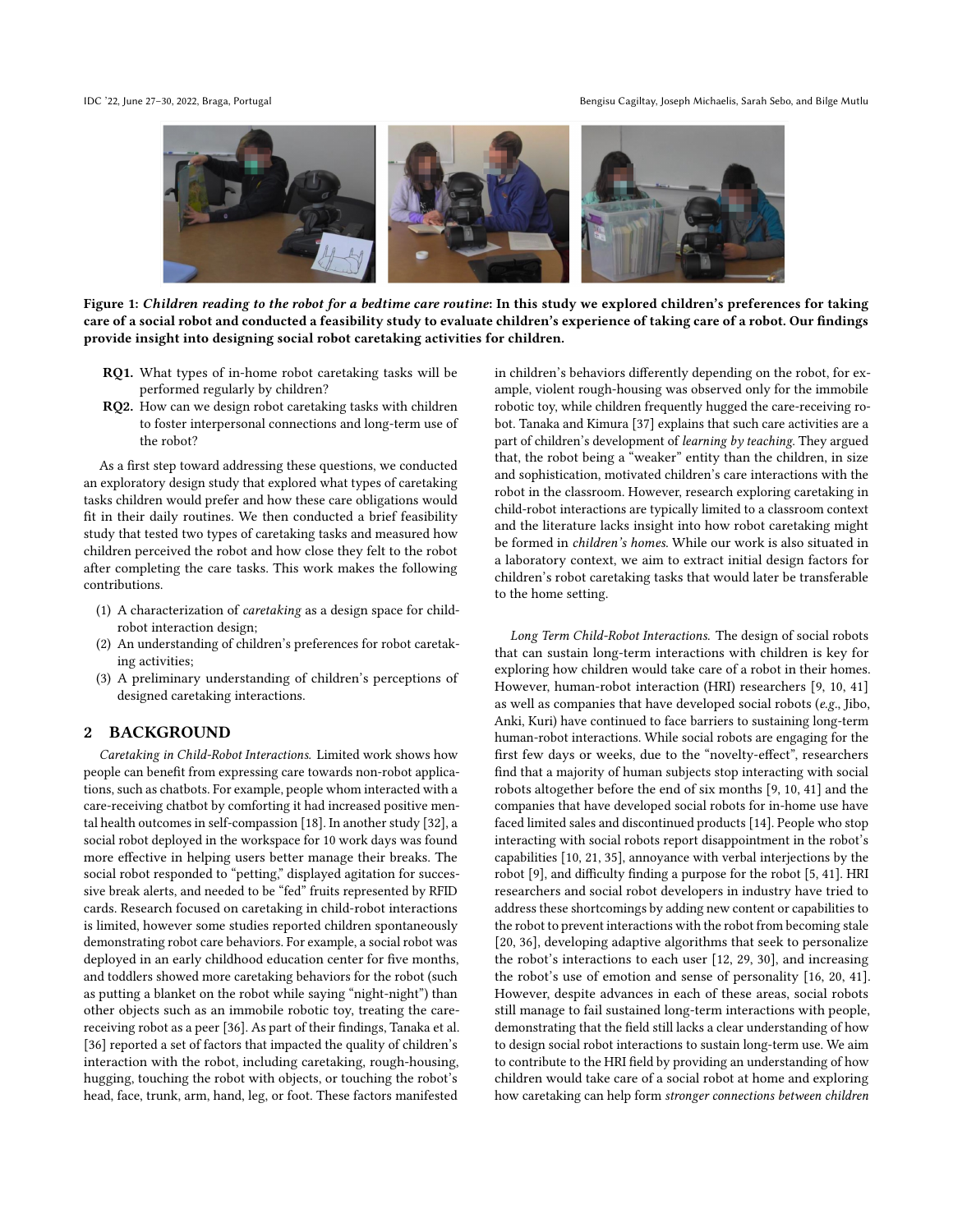and robots. We believe these stronger connections can contribute to supporting sustained long-term interactions with robots, and within our current work, we aim to explore the factors that could contribute to long-term use through the design of robot caretaking tasks for children.

# 3 METHOD

To explore and evaluate the feasibility of robot caretaking tasks a child might do at home, we conducted a study consisting of two parts: (1) interviews and family discussions related to caretaking tasks at home, and (2) a child-robot interaction feasibility study testing children's preferences towards two types of caretaking tasks. The study was conducted in a university laboratory in-person visit adhering to campus COVID-19 guidelines and lasted 1–1.5 hours.

The first author facilitated each study session. We started by describing the study to the parent and child and provided a written consent form to the parent. After obtaining informed consent from the parent, we addressed the participating children to further describe the goal of the study and the structure of the session and respond to their questions. The study was initiated after children explicitly shared verbal assent to participate in the study.

#### 3.1 Part 1. Family Discussions

The family discussions were structured to understand current caretaking tasks and chores children did at home, how these tasks could extend to a social robot, and how these tasks would fit into daily routines (such as morning, nighttime, and playtime routines) of children and family members. During these sessions both children and parents were involved in the prompted activities together and were encouraged to discuss their answers with each other.

Current caretaking tasks. We first explored how current caretaking tasks are formed at home by conducting a brief interview and discussion session with the participating children and parents. We asked the child and the parent, "what are the current chores, tasks, and responsibilities you/your child take care of at home," and took notes of each care task mentioned by the participants along with how often each care task was conducted, and by whom.

Taking care of a social robot. After discussing children's current caretaking tasks, we shared a definition of a "social robot" and presented children with a powered down social robot to give them a sense of the size, shape, and features of the robot without overly biasing their expectations about the robot's functions. After introducing the robot we described its capabilities including being able to move around, see its surroundings, speak, make facial expressions, and move its arms. We then reminded the children and parents of each caretaking task and chore shared from their earlier discussion by going over the list together, and asked if and how these tasks and chores could be transferred to taking care of a social robot. We took note of new robot caretaking tasks and prompted the children and parents for further discussion and brainstorming.

Taking care of a social robot in daily routines (morning, nighttime, playtime). After discussing social robot caretaking tasks, we introduced three routines (morning, nighttime, and playtime) and asked the child how their routines would be shaped by including the previously discussed robot caretaking tasks, and took notes of the steps the child described for each routine. Once completed, we

asked the child to rank each routine based on how likely it is for them to do the routine, how much they would enjoy the routine, and how much help they would need from a parent/adult. Finally, we asked the child to rank all three routines from the one they liked the most to the one they liked the least and describe their reasoning after each ranking. These rankings were mainly used to highlight any potential contrasts between preferences of robot care routines and to promote further discussion to better understand children's reasoning for preferring particular caretaking tasks over others.

#### 3.2 Part 2. Feasibility Study

After completing the interviews, we conducted a brief feasibility study to explore the short-term effects of robot caretaking tasks on children's experiences with and perceptions of the robot. We randomly assigned families to one of two conditions: "connection" and "utility." Both conditions involved the child taking care of the robot, but they varied in the form of caretaking. In both conditions, children read to the robot (named Micky) for a bedtime routine, but depending on their assigned condition, they followed different tasks before and after reading to the robot. The connection caretaking tasks focused on taking care of the robot by directly interacting with it, while the *utility* caretaking tasks focused on taking care of chores in the robot's surroundings and involved indirect interaction with the robot.

Connection tasks focused on caretaking activities that emphasized social connections and closeness between the robot and child. Activities were selected based on high levels of touch and care directed at the robot. Participants were provided with a task sheet, a box of books as a bookshelf, and paper cutouts of pajamas, a blanket, and bed sheets for the robot. The task sheet had three written instructions: (1) put Micky's pajamas on and prepare the bed; (2) pick a book and read it to Micky until Micky falls asleep; (3) once asleep, hug Micky, place Micky on the charging pad, and use the blanket to tuck Micky into bed.

Utility tasks focused on caretaking tasks that were useful or helpful to the robot. Activities included chore-like tasks that involved cleaning and organizing the environment of the robot. Participants were provided with a task sheet, a box of books as a bookshelf, laundry basket, and paper cutouts of toys and clothes for the robot. The task sheet had three written instructions: (1) organize Micky's bookshelf from largest to smallest book; (2) pick a book and read it to Micky until Micky falls asleep; (3) once Micky is asleep, clean up Micky's toys and take Micky's dirty clothes to the laundry.

After providing the instructions, the facilitator started the video recording, left the room, and remotely controlled the robot's expressions such that the robot displayed a "sleepy face" 10 minutes after the facilitator left the study room to indicate that the robot fell asleep. This 10-minute period allowed participants to complete their first task and start reading to the robot as part of their second task. Children started their third task only after seeing the robot's sleepy face. After completing all three tasks, the child left the study room and informed the facilitator that they were done.

Measures. We asked children to respond to two previously vali-dated questionnaires:<sup>[1](#page-2-0)</sup> (1) robot perceptions scale [\[27,](#page-6-35) [28\]](#page-6-36) and (2)

<span id="page-2-0"></span> $^{\rm 1}{\rm The}$  questionnaires used in this study are available as open-access resources [https:](https://osf.io/dj7hb/?view_only=b4285bfd321841aa93705c7010871ae1) [//osf.io/dj7hb/?view\\_only=b4285bfd321841aa93705c7010871ae1](https://osf.io/dj7hb/?view_only=b4285bfd321841aa93705c7010871ae1)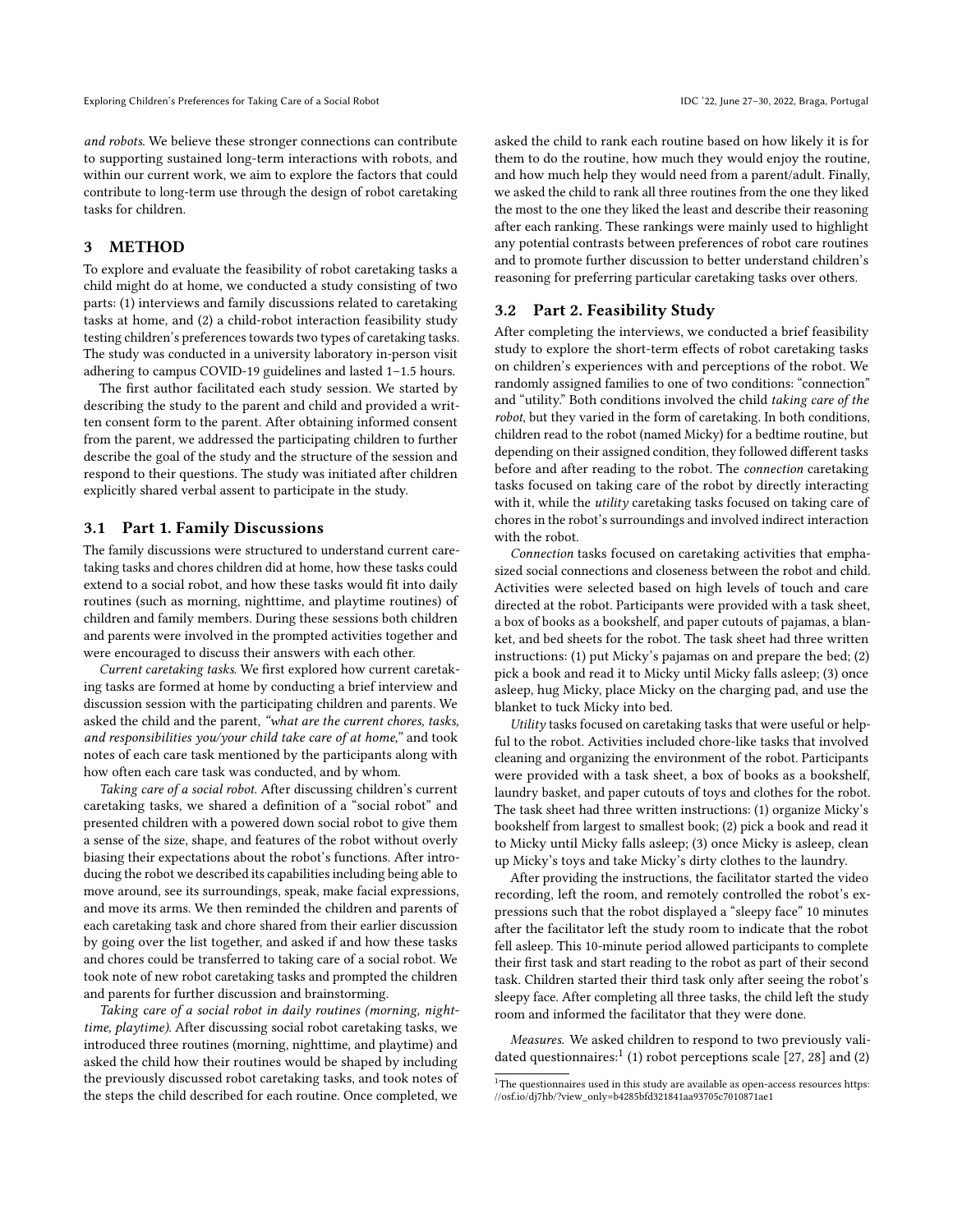

Figure 2: Feasibility Study (Connection Condition): Children prepared the robot's bed by attaching paper cutouts of pajamas on the robot, read to the robot until it was asleep, then hug the robot and place it on a charging pad as a bed for the robot to sleep.

robot closeness scale [\[11,](#page-6-37) [39\]](#page-6-38). The robot perceptions scale included 14 items, rated on a seven-point scale, with questions asking about the child's opinion of their robot partner. The questions were grouped under five factors: mutual liking, attractiveness, humanlikeness, sociability, and intelligence of the robot (e.g., "How much did you like your partner;" "How bored or excited was your partner"). The robot closeness scale included six items rated on a five-point scale. Children responded to items that demonstrated increasingly overlapping circles and asking to select the one that "best shows your relationship with the robot" [\[11\]](#page-6-37) and a five-item scale of closeness that asked children's opinions of the robot, Micky (e.g.,"Micky feels like a friend to me;" "Micky and I are a good match") [\[39\]](#page-6-38). We then asked semi-structured interview questions to understand the family members' experiences during the caretaking task. Finally, we provided the parent with a demographics survey and concluded the study. The feasibility study was video recorded.

# 3.3 Materials

We used Misty  $\mathrm{II}^2$  $\mathrm{II}^2$  as a social robot platform throughout the study due to its capability to express emotion, physical humanoid form, size, and mobility that allows children to easily interact with. Additional resources provided during the family discussions included arts and crafts supplies to support pretend play. For the feasibility study, we provided a set of age-appropriate books and paper cutouts of resources (e.g., toys, pajamas, bed sheets, etc.) needed in each condition.

# 3.4 Participants

We recruited families with children aged 8–12 through email solicitation where eligible and non-eligible siblings were allowed to participate. Eleven children from eight families participated and ten children were in the eligible age range (seven boys, three girls,  $M = 10.1, SD = 1.19$ ). For the feasibility study, five children (four boys, one girl) were assigned to the utility condition, and five children (three boys, two girls) were assigned to the connection condition. Families were randomly assigned to each condition. Each family received \$15 compensation after completing the study.

# 3.5 Analysis

We conducted a thematic analysis on the transcriptions of family discussions and semi-structured interviews. We followed the

analysis guidelines by Braun and Clarke [\[3\]](#page-6-39) and McDonald et al. [\[24\]](#page-6-40) where the first author was familiarized with the data through conducting the study sessions, transcribing the interviews, and reviewing the video recordings. The author coded the data and discussed the candidate themes with the study team members which were reviewed, refined, and reported as themes. We conducted an exploratory statistical analysis on the survey response findings, including independent samples t-tests to compare the survey responses based on the utility and connection conditions.

# 4 RESULTS

# 4.1 Exploring Robot Caretaking Tasks

Current caretaking tasks and chores. During this part of our family discussion, the theme that emerged around children's current caretaking tasks suggested their responsibilities typically involved care for pets and younger siblings, and chores that involved cleaning their spaces and helping with family chores. Most commonly discussed caretaking tasks were feeding/playing/cuddling pets, paying attention and giving love to pets, babysitting younger siblings, and most commonly discussed chores were tidying up rooms/toys/bookshelves/clothes, making the bed, helping with dinner/laundry/dishes/garbage disposal. Children with siblings mentioned they would take turns in many of their tasks and chores, especially ones related to taking care of a pet.

Taking care of a social robot. The theme that emerged from our discussion of caring for a social robot suggested that children most commonly associated tasks that took care of the robot's basic needs, while also considering some socially demanding tasks as part of robot caretaking responsibilities. The most commonly discussed robot caretaking tasks imagined by families involved feeding, cleaning, protecting, offering affection and teaching the robot. Specifically families mentioned feeding the robot by charging it, and cleaning the robot by dusting or wiping the robot, preparing the robot's bed or cleaning its sheets. Children also suggested protecting the robot from crashing or falling down stairs, making sure it doesn't overheat, and protecting it from other pets. They also suggested showing affection with helping the robot fall asleep or wake up, and making sure the robot is treated kindly and gets attention and love. Finally, some families mentioned caretaking tasks could include playing and teaching games to the robot, or teaching the robot to get along with other pets and to be nice to people.

<span id="page-3-0"></span><sup>2</sup><https://www.mistyrobotics.com/>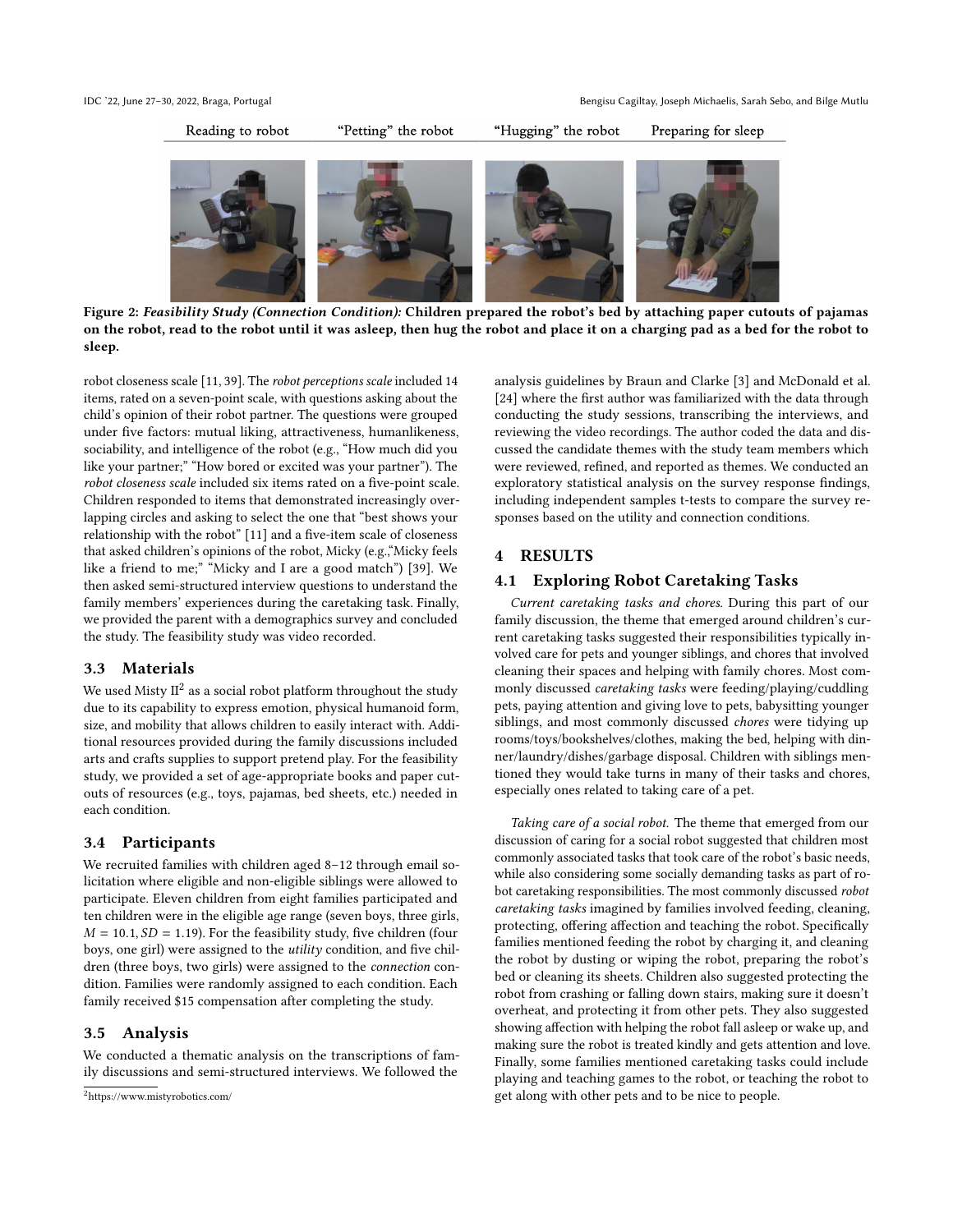Exploring Children's Preferences for Taking Care of a Social Robot **IDC** '22, June 27–30, 2022, Braga, Portugal

Taking care of a social robot in daily routines. Children discussed how they would include robots into their daily routines (i.e., morning, nighttime, playtime), creating a personalized robot care routine. The robot care activities children included in their morning routines mostly focused on waking the robot up and making sure the robot is ready for the day, feeding/charging the robot, cleaning/dusting the robot, morning exercise with the robot, and playing/chatting/reading with the robot during the day. One child expressed they would charge the robot during breakfast so they could all be having "breakfast together as a family." In their nighttime routines, children discussed care obligations such as feeding/charging the robot, cleaning/dusting the robot, prepare the robot's bed and putting the robot into bed, and share bedtime activities such as reading/playing/watching movies/listening to music together with the robot. Nearly half of the children suggested the robot would have a "protective box" or "safe blanket" that would be used as a bed for the robot where it would be kept clean, protected from other pets, or protected by things the robot is scared of, like thunderstorms at night. As a part of their play routines, typically on weekends, children generally discussed carrying the robot to the playroom, preparing and tidying up the play area, teaching or playing a game with the robot.

Discussions about personalized robot care routines revealed that children are generally willing to take care of the social robot when needed, however, many children admitted that it might be challenging to maintain the caretaking tasks without having a routine. Two children mentioned they would need help from their parents to remember taking care of the robot or to carry the robot up/down stairs. Some children preferred taking care of the robot in their morning routines over nighttime routines, stating that "nighttime is my time to relax and get some sleep," while other children shared opposite opinions expressing that mornings might be difficult because they "need to get ready for school."

#### 4.2 Feasibility Evaluation of Robot Caretaking

4.2.1 Video Analysis Results. All participating families successfully completed the robot caretaking tasks assigned to them. Two families that participated in the utility condition with eligible siblings were observed to take turns with each other in completing their tasks (e.g., to sort the books or read to the robot), pointed out by one of the parents saying "you both are so collaborative!" Parents in general were indirectly involved in the caretaking tasks, ranging from waving or talking to the robot, repeating the tasks, suggesting ways to complete the task, responding to children's questions, and motivating the child to complete the tasks. For example, one child in the connection condition initially laid the robot on its back on the bed, and the parent expressed "Micky sleeps differently than you sleep," prompting the child to change the robot's placement. Another child's parent motivated them by saying "it seems like you're doing a nice job taking care of the robot!" Two children from the connection condition petted the robot's head after completing their tasks, and one child said "good night" after the robot fell asleep, but similar attempts of contact or interactions with the robot was not observed in the utility condition. All children in the connection condition were observed to talk by whispering after the robot fell

asleep, while children in the utility condition did not display similar behaviors.

#### 4.2.2 Survey Results.

Robot Perceptions. The measure included five categories, humanlike, attractiveness, sociable, intelligence, and mutual-liking. There were no significant differences between the children's perceptions of the robot's human-likeness ( $t(8) = 1.96$ ,  $p = .085$ ), attractiveness (t(8) = .86,  $p = .41$ ), and mutual-liking (t(8) = 1.4,  $p = .19$ ). However, the robot's perceived *sociability* ( $t(8) = 3.42$ ,  $p = .009$ ) and *intelligence* ( $t(8) = 2.82$ ,  $p = .022$ ) was significantly different. Children in the utility connection perceived the robot as more sociable ( $M = 6.04$ ,  $SD = .83$ ) and intelligent ( $M = 6.1$ ,  $SD = .76$ ) compared to the children in the connection condition (sociable  $M = 4.4, SD = .67$ ; intelligent  $M = 4.75, SD = .75$ ). Overall, these exploratory findings suggest that children perceive a robot more sociable and intelligent when conducting caretaking tasks that are aimed to be useful or helpful to the robot, compared to conducting tasks that aim to form social connections and closeness.

Robot Closeness. The measure included an item with overlapping circles indicating relationship level and five items indicating closeness. The relationship circle item revealed that children in the connection condition ( $M = 4$ ,  $SD = .7$ ) felt significantly closer to the robot ( $t(8) = 2.74$ ,  $p = .025$ ), compared to the children in the utility condition ( $M = 2.6$ ,  $SD = .89$ ). The collection of the five *closeness* items only revealed marginal significance in perceived closeness  $(t(8) = 2.14, p = .051)$  between the connection  $(M = 4.12, SD = .62)$ and utility condition ( $M = 3.48$ ,  $SD = .22$ ). Additional tests on each independent item for the closeness scale revealed that children perceived significantly higher levels of *comfort* with the robot ( $t(8) = 2.13$ ,  $p = .011$ ) and more strongly felt that they were becoming friends with the robot ( $t(8) = 2.13$ ,  $p = .011$ ) in the connection condition (comfort,  $M = 5$ ,  $SD = .0$ ; becoming friends,  $M = 3.8, SD = .83$ ) compared to children in the utility condition (comfort,  $M = 4.2$ ,  $SD = .83$ ; becoming friends,  $M = 3$ ,  $SD = .0$ ). In sum, these exploratory findings infer that children tend to feel more comfortable and as if they are forming friendships when conducting caretaking tasks designed to form social connections and closeness.

## 5 DISCUSSION AND CONCLUSION

We explored caretaking tasks that children might engage in with a social robot and how those tasks might affect their perceptions of the robot. We found that children currently engage in caretaking activities with pets and younger siblings and children would want to engage in caretaking activities in which they feed, protect, teach, and show affection toward a social robot. Our initial exploration revealed some evidence that caretaking activities that focus on connection-making with the robot better promote a sense of closeness, comfort, and friendship, whereas utility activities promote a sense that the robot is sociable and intelligent, possible because the robot is seen as an independent agent that does not need caretaking [\[26\]](#page-6-41). These findings suggest that caretaking activities may serve as an effective mechanism to promote engagement with social robots and provide early evidence of the types of activities that may be most conducive to connection making between a child and a robot. In this section, we explore the nuances of these findings and their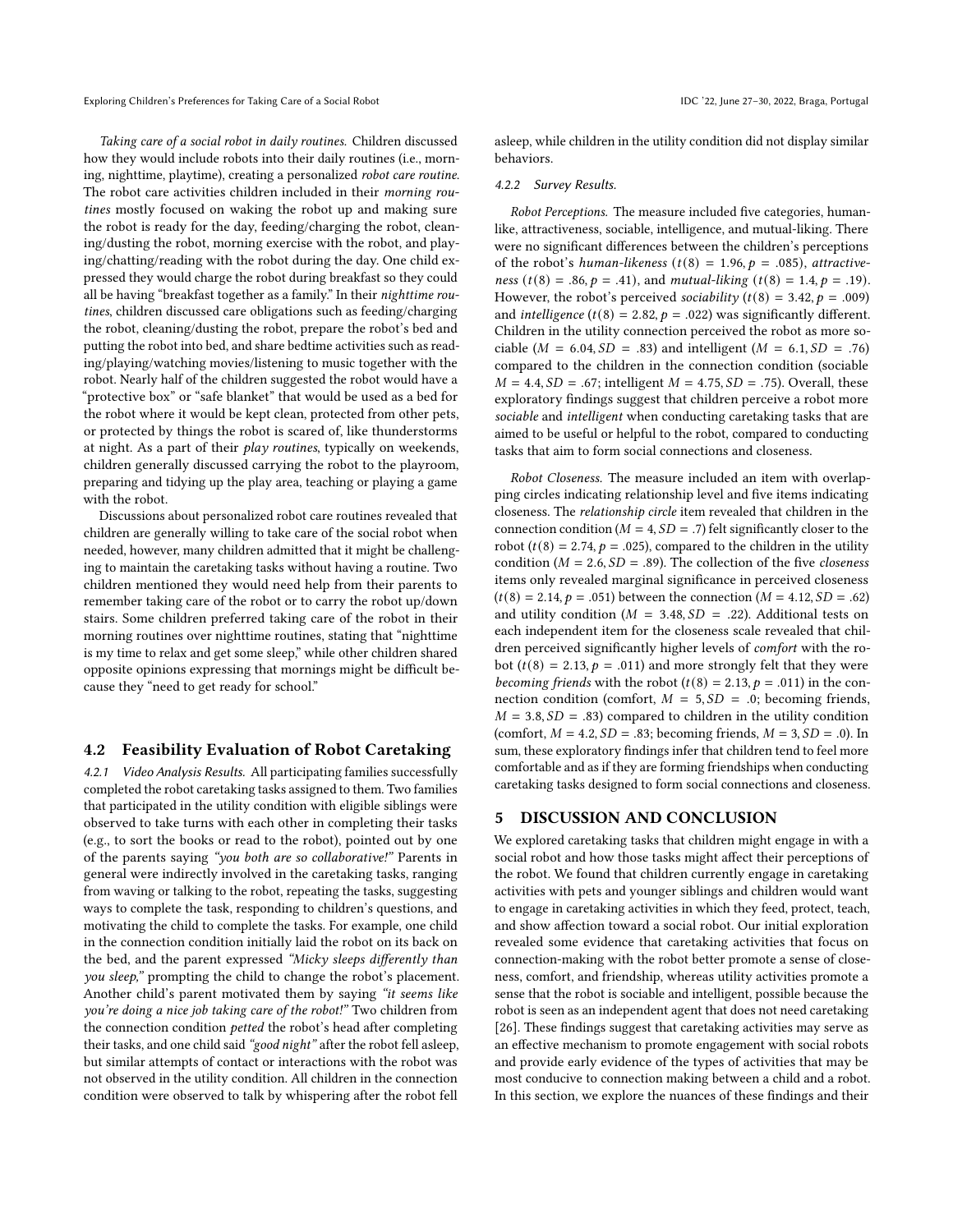relation to prior work, present design implications based on these findings, and describe future work needed to address the limitations of the current preliminary study.

Caretaking Tasks for Child-Robot Interactions. Exploratory design sessions showed how children and their families imagine engaging in caretaking tasks with a social robot. Of note, we found families to describe ways to take care of the robot through activities that simulate feeding, protecting, teaching, and showing affection to the robot. Different families indicated that whether they would engage in an activity would depend on the time of day and that their children currently took care of younger siblings and pets. Consistent with prior work [\[32\]](#page-6-21), we observed participants to simulate feeding the robot through charging and showing affection to the robot through petting.

Impact of Caretaking Tasks on Perceptions of the Robot. Our exploratory findings indicate that children's perceptions of the robot differed across caretaking tasks. While we acknowledge that more work is needed to understand underlying reasons for these differences, our preliminary findings motivate further exploration of the design space of robot caretaking tasks and understanding of their effects on children's perceptions of and closeness toward robots.

# 5.1 Design Implications

In general, children expressed that they enjoyed the activity of taking care of a social robot, regardless of the condition they were assigned to. While children in this age range were able to complete all caretaking tasks, it is possible that younger children might find some tasks more challenging, and older children might find them trivial. Thus, robot caretaking tasks should consider the child's age, integrating a set of age-appropriate caretaking tasks for primary users and siblings in the household. Furthermore, families might benefit from robot caretaking tasks that would allow them to partake in a shared activity, while allowing the child to lead the robot care and require minimal help from parents.

The personalized robot care routines showed that different children might prefer taking care of the robot at different times of the day. To support sustained caretaking from children, robot caretaking tasks should be designed to adapt to the child's routine, e.g., by learning their preferences over time. For example, if a child avoids taking care of the robot at night, the robot might prompt the child to engage in caretaking activities at alternatives times of the day through verbal or nonverbal expressions or through explicit requests (e.g., wanting to "go to bed," needing to be fed/charged, asking for a bedtime story). Similarly, in a household where children have trouble getting ready for school in the morning, over time the robot might reduce its requests in the morning and identify an alternative time of the day for care requests.

#### 5.2 Limitations and Future Work

Our work has a number of limitations. Firstly, due to the COVID-19 pandemic, it was challenging to recruit in-person participants, as the timeline of this study overlapped with steep increases in cases within our target demographic. It was also challenging to maintain a balanced gender distribution and increase the sample size within our recruitment efforts. We acknowledge that our findings are preliminary and exploratory, and a study with a larger sample size is necessary to draw generalizable conclusions. However, we believe that our design guidelines for future work can serve as the initial groundwork for designing robot caretaking tasks for children.

The short-term interaction involved in our study limits our ability to generalize findings to long-term interactions. Our study only explored possible robot caretaking scenarios and their short term effects on children's robot perception and connection, and long-term studies are necessary to understand how such care obligations can form sustained interactions between children and robots. Future research should prototype autonomous support for robot caretaking tasks to allow long-term field testing. Furthermore, children's routines might also be shaped by external factors that were not a focus of our exploratory study, for example parents' routines, which should be taken into consideration when designing for in-home settings. Future prototypes can also integrate additional social features, such as verbal and non-verbal expressions and affective responses for communication during caretaking. Some example scenarios might include the robot (1) expressing "sleepiness" around bedtime; (2) expressing "disgust" when it has been a long time since its last "bath/cleaning;" (3) expressing "jitters" around the time of day when it usually is taken for a walk/exercise; (4) expressing its "worries" when it encounters a fear and asks for a hug and reassurance; and (5) the robot saying "thank you, I really like it when you take care of me so well." These features will help the robot communicate to the child when to care activities might be started and as serve as positive feedback to the child when they take care of the robot.

In conclusion, through our exploratory design sessions, children shared their current caretaking tasks and expressed their thoughts and preferences for robot caretaking tasks and activities they would do at home. Our feasibility study investigated how children experience different types of robot caretaking tasks, and the exploratory findings revealed that children might perceive the robot differently based on the type of caretaking task they partake in. Overall, our findings serve as a basis for designing robot caretaking tasks for children.

# 6 SELECTION AND PARTICIPATION OF CHILDREN

This study protocol was reviewed and approved by the University of Wisconsin-Madison Institutional Review Board (IRB). Children aged 8–12 were recruited through their parents who were contacted through university mailing lists. During the study, researchers described the procedure, encouraged children and parents to ask questions, obtained written consent from parents, and verbal assent from minor(s). Participants were informed that they will be audio and video recorded during the study but their confidentiality will be protected through proper anonymization. We also described that the study is not a test and there are no right or wrong answers to any of the questions. The study was initiated after the minor(s) clearly and verbally consented to participate. Parents received \$15 compensation for their time.